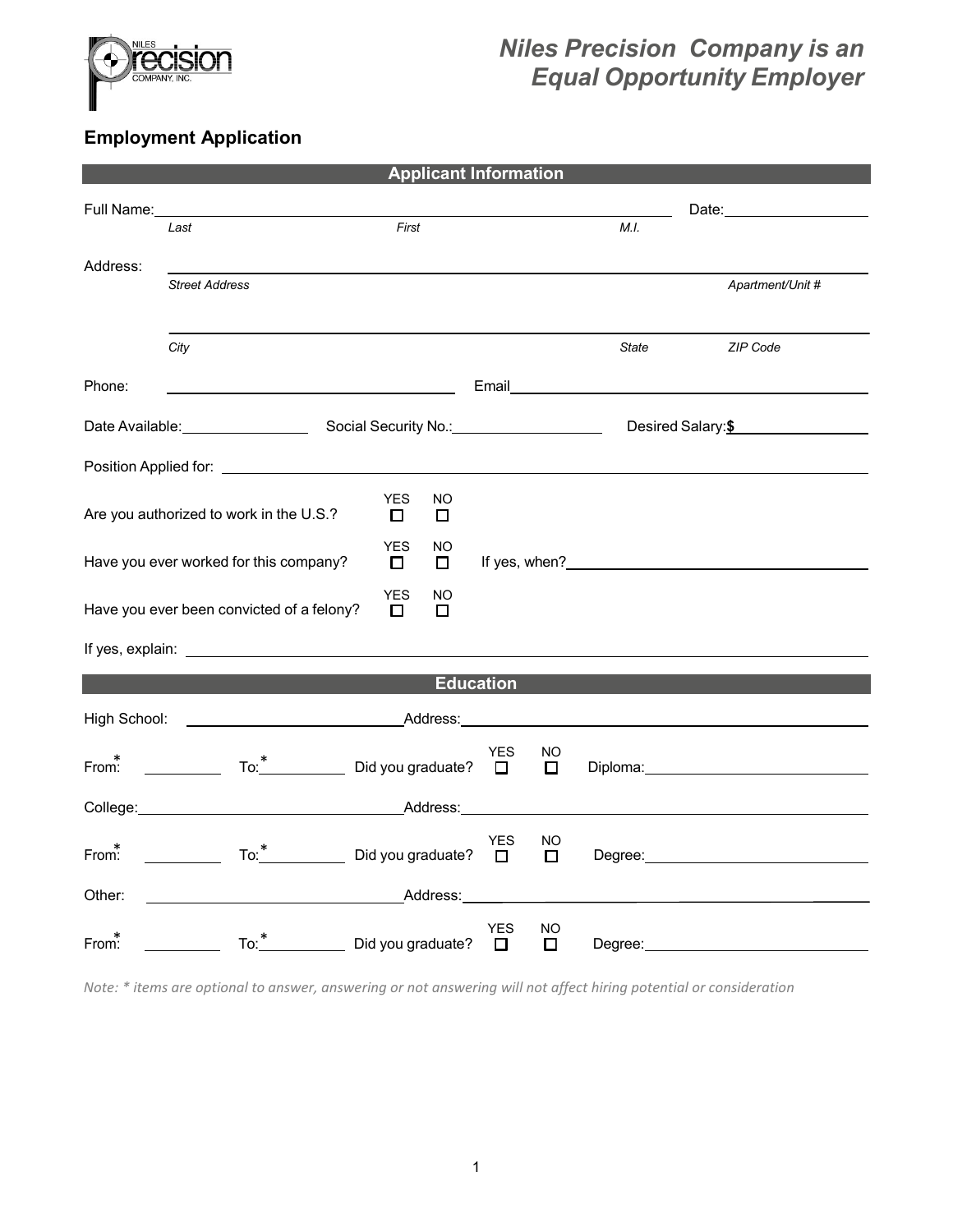## **References**

|            | Please list three references not related to you, whom you have known at least one year.                                                                                                                                              |                            |                  |                     |                                                                                                                                                                                                                                |  |
|------------|--------------------------------------------------------------------------------------------------------------------------------------------------------------------------------------------------------------------------------------|----------------------------|------------------|---------------------|--------------------------------------------------------------------------------------------------------------------------------------------------------------------------------------------------------------------------------|--|
|            | Full Name: <u>example and the set of the set of the set of the set of the set of the set of the set of the set of the set of the set of the set of the set of the set of the set of the set of the set of the set of the set of </u> |                            |                  |                     |                                                                                                                                                                                                                                |  |
| Company:   | <u> 1989 - John Harry Harry Harry Harry Harry Harry Harry Harry Harry Harry Harry Harry Harry Harry Harry Harry H</u>                                                                                                                |                            |                  |                     |                                                                                                                                                                                                                                |  |
| Address:   |                                                                                                                                                                                                                                      |                            |                  |                     | ,我们也不会有什么。""我们的人,我们也不会有什么?""我们的人,我们也不会有什么?""我们的人,我们也不会有什么?""我们的人,我们也不会有什么?""我们的人                                                                                                                                               |  |
|            |                                                                                                                                                                                                                                      |                            |                  |                     |                                                                                                                                                                                                                                |  |
| Company:   | <u> 1999 - Johann John Stone, meilich aus der Stone (der Stone Stone Stone Stone Stone Stone Stone Stone Stone S</u>                                                                                                                 |                            |                  |                     |                                                                                                                                                                                                                                |  |
| Address:   | and the control of the control of the control of the control of the control of the control of the control of the                                                                                                                     |                            |                  |                     |                                                                                                                                                                                                                                |  |
|            |                                                                                                                                                                                                                                      |                            |                  |                     |                                                                                                                                                                                                                                |  |
| Company:   | <u> 1990 - Johann Stoff, amerikansk politiker (d. 1980)</u>                                                                                                                                                                          |                            |                  |                     |                                                                                                                                                                                                                                |  |
|            | Address: Address:                                                                                                                                                                                                                    |                            |                  |                     |                                                                                                                                                                                                                                |  |
|            |                                                                                                                                                                                                                                      | <b>Previous Employment</b> |                  |                     |                                                                                                                                                                                                                                |  |
| Company:   | <u> 2000 - Jan James Barnett, fransk politik (d. 1878)</u>                                                                                                                                                                           |                            |                  |                     | Phone: ________________________                                                                                                                                                                                                |  |
| Address:   |                                                                                                                                                                                                                                      |                            |                  |                     | Supervisor: <b>Example 2019</b>                                                                                                                                                                                                |  |
| Job Title: |                                                                                                                                                                                                                                      |                            |                  | Starting Salary: \$ | Ending Salary: \$                                                                                                                                                                                                              |  |
|            | Responsibilities: www.astronomia.com/www.astronomia.com/www.astronomia.com/www.astronomia.com/www.astronomia.c                                                                                                                       |                            |                  |                     |                                                                                                                                                                                                                                |  |
| From:      | To: $\qquad \qquad \qquad$                                                                                                                                                                                                           |                            |                  |                     | Reason for Leaving:<br><u>Example 2008</u>                                                                                                                                                                                     |  |
|            | May we contact your previous supervisor for a reference?                                                                                                                                                                             |                            | YES<br>$\Box$    | NO<br>$\Box$        |                                                                                                                                                                                                                                |  |
|            |                                                                                                                                                                                                                                      |                            |                  |                     |                                                                                                                                                                                                                                |  |
| Company:   |                                                                                                                                                                                                                                      |                            |                  |                     | Phone: _________________________<br>Supervisor: Victor Contract Contract Contract Contract Contract Contract Contract Contract Contract Contract Co                                                                            |  |
| Address:   | <u>and the state of the state of the state of the state of the state of the state of the state of the state of the state of the state of the state of the state of the state of the state of the state of the state of the state</u> |                            |                  |                     |                                                                                                                                                                                                                                |  |
| Job Title: |                                                                                                                                                                                                                                      | Starting Salary: \$        |                  |                     | Ending Salary: \$                                                                                                                                                                                                              |  |
|            |                                                                                                                                                                                                                                      |                            |                  |                     |                                                                                                                                                                                                                                |  |
| From:      | $\overline{\phantom{a}}$ . To: $\overline{\phantom{a}}$ . To: $\overline{\phantom{a}}$                                                                                                                                               |                            |                  |                     | Reason for Leaving: No. 1996. The Season for Leaving: No. 1997.                                                                                                                                                                |  |
|            | May we contact your previous supervisor for a reference?                                                                                                                                                                             |                            | <b>YES</b><br>□  | NO<br>□             |                                                                                                                                                                                                                                |  |
|            |                                                                                                                                                                                                                                      |                            |                  |                     |                                                                                                                                                                                                                                |  |
|            |                                                                                                                                                                                                                                      |                            |                  |                     |                                                                                                                                                                                                                                |  |
| Address:   | <u> 1989 - Johann Barbara, martin amerikan basar dan basa dan basa dan basa dalam basa dalam basa dalam basa dala</u>                                                                                                                |                            |                  |                     | Supervisor: View Management Communication of the Communication of the Communication of the Communication of the Communication of the Communication of the Communication of the Communication of the Communication of the Commu |  |
| Job Title: |                                                                                                                                                                                                                                      |                            |                  |                     | Ending Salary: \$                                                                                                                                                                                                              |  |
|            |                                                                                                                                                                                                                                      |                            |                  |                     |                                                                                                                                                                                                                                |  |
| From:      |                                                                                                                                                                                                                                      |                            |                  |                     | Reason for Leaving: No. 1996. The Season for Leaving:                                                                                                                                                                          |  |
|            | May we contact your previous supervisor for a reference?                                                                                                                                                                             |                            | <b>YES</b><br>D. | NO.<br>$\Box$       |                                                                                                                                                                                                                                |  |